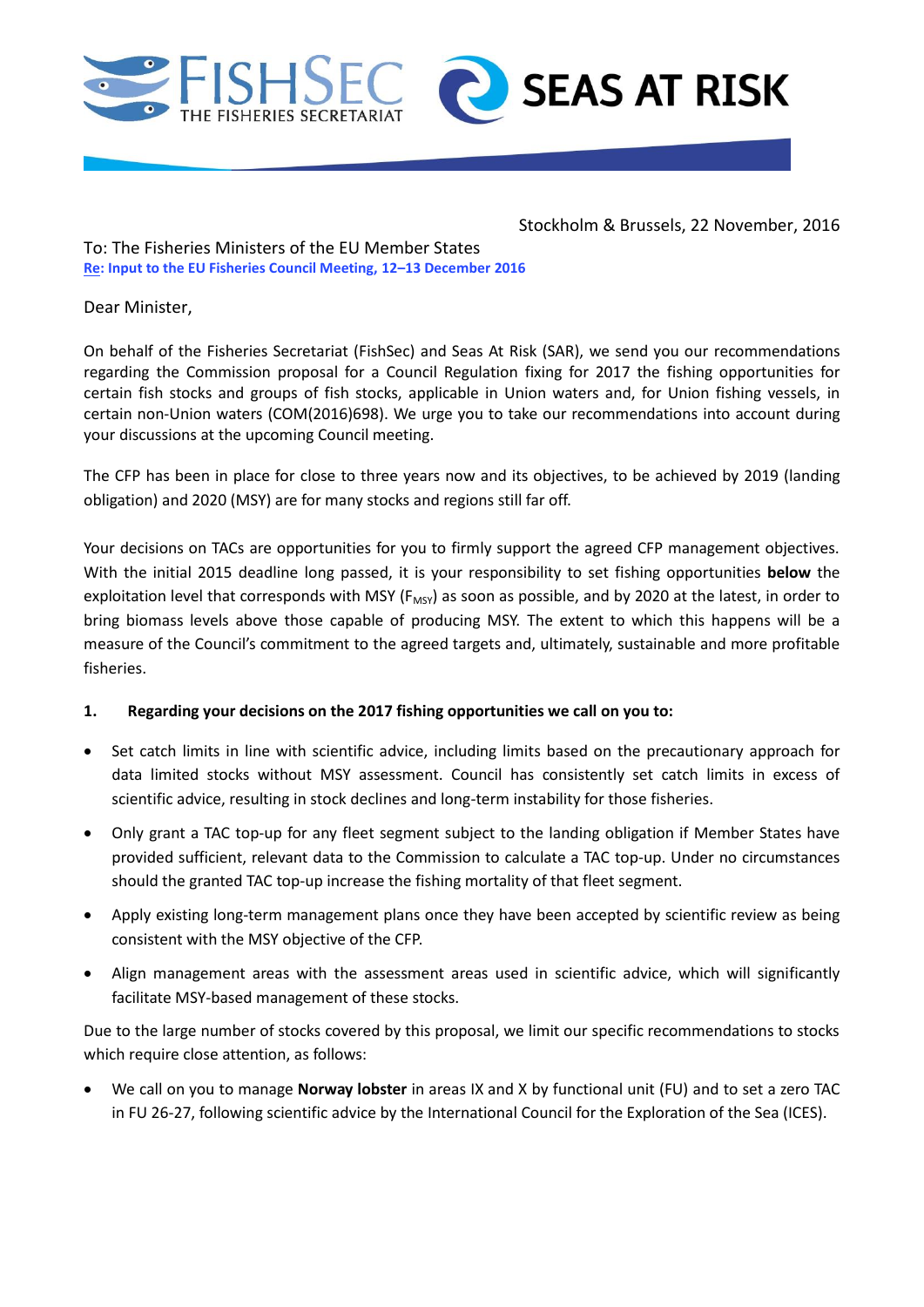- We urge you to set the TAC for **sole** in Northern and Central Bay of Biscay (area VIIIab) to no more than 3107 tonnes, as the fishing mortality has been above  $F_{MSY}$  since 1986 and is currently even above precautionary fishing mortality levels ( $F_{PA}$ ).
- For **sole** in the Irish Sea (VIIa) we urge you to follow the Commission proposal and close the fishery in order to allow the stock to rebuild. The stock has been below  $B_{LM}$  – the biomass reference point below which stocks are at serious risk of recruitment failure and collapse – since 2004 with poor recruitment since 2011.
- We urge you to follow scientific advice and the Commission proposal and set the TAC for **sole** in the Eastern English Channel (VIId) to no more than 2257 tonnes.
- **Plaice** in the Irish Sea (division VIIa) suffers from large quantities of discarding. We urge you agree on landings of no more than 436 tonnes as a basis for the additional top-ups.
- For **cod** in Kattegat (division IIIa) we urge you to agree on landings of no more than 129 tonnes, due to a large amount of unattributed removals and a discarding of about 80% of the catches. Furthermore, we stress the importance of fully implementing and controlling the landing obligation, without this the early closure of the nephrop fishery is a necessity.
- We call on you to close the fishery for **herring** west of Scotland, west of Ireland (divisions 6.a and 7.b-c) and ensure the development of a stock recovery plan that contains broader ecosystem considerations, given that the stock is below  $B_{LIM}$  and its spawning ground is likely damaged.
- For **herring** in the Irish and Celtic Seas and southwest of Ireland (VIIa-h, VIIj-k) we urge you to follow the proposal of the Pelagic Advisory Council and the Commission and set the TAC to no more than 14,467 tonnes.

*See Annex 1 for more detailed comments on Atlantic and North Sea fishing opportunities for 2017.* Yours sincerely,

Jan baccon

Jan Isaakson Dr Monica Verbeek Director Executive Director Fisheries Secretariat (FISH) Seas At Risk (SAR)

Feebert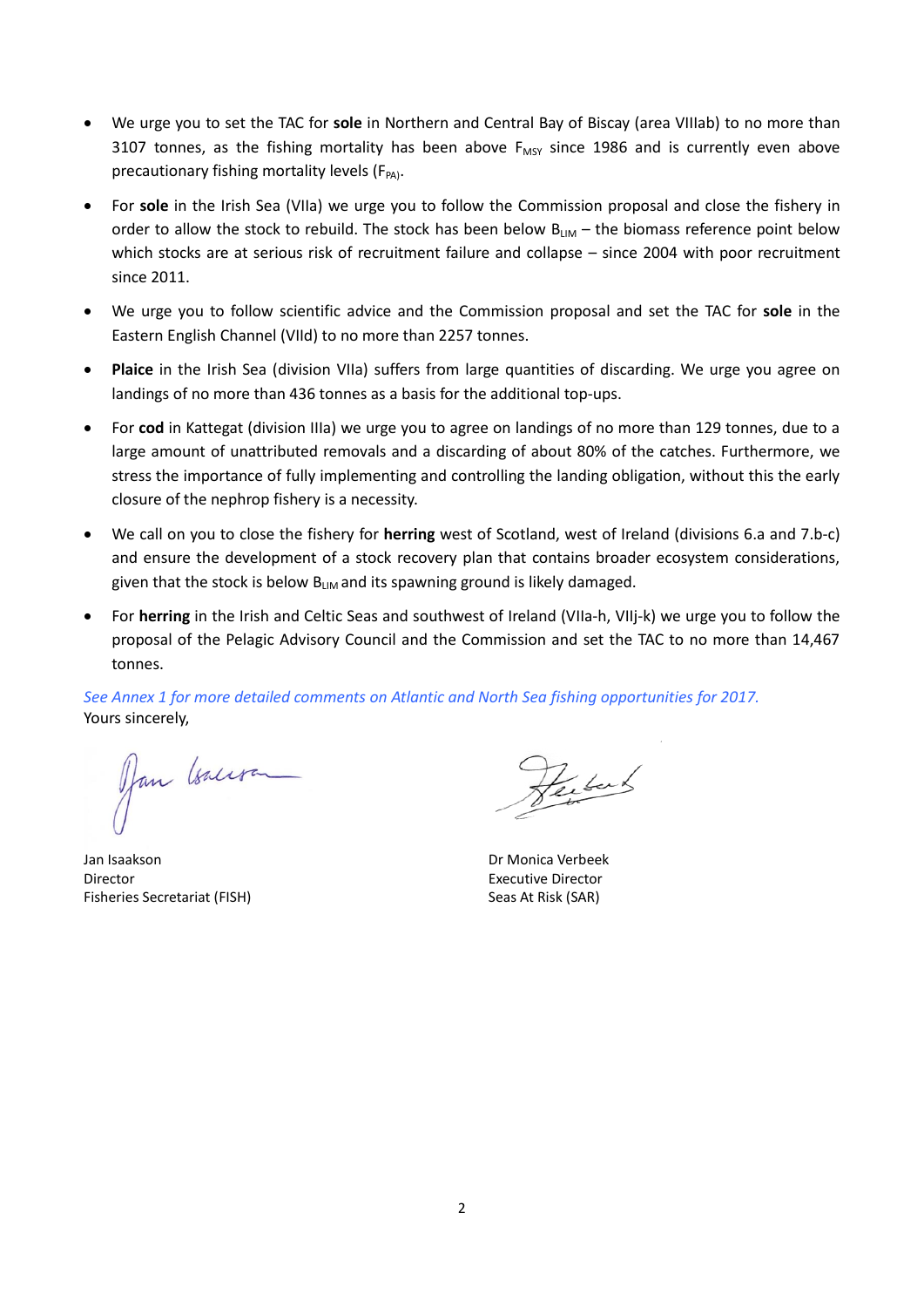# **Annex: Comments and recommendations for Member States on the**

# **Commission proposal for a** *Council Regulation fixing for 2017 the fishing opportunities for certain fish stocks and groups of fish stocks* (COM(2016) 698)

*22 November 2016*

We provide our recommendations to the Council of Ministers for the setting of fishing opportunities in 2017, building on the latest advice from the International Council for the Exploration of the Sea (ICES).<sup>1</sup>

In recent years, the official Commission proposals have neglected to provide TAC proposals for a large, and increasing, number of stocks. In its proposal for fishing opportunities in the North Atlantic and North Sea in 2017, the Commission does not propose Total Allowable Catches (TACs) for 78 of the main group of 153 TACs. For 24 of these 78 stocks there is no TAC proposal due to a TAC roll-over agreement by the Council several years ago.

That TAC proposals for certain species are missing is either due to the fact that the related scientific advice was not yet available, or that the TAC required additional calculations due to complexities related to the landing obligation, or that the TAC is subject to international negotiations or arrangements concluding after the publication of the proposal. Recently, the landing obligation has delayed the publication of proposals for an additional number of TACs, as the Commission is dependent on information on fleet and metier basis by Member States to calculate the correct top-up for each stock.

These missing TAC proposals are later provided to the Council prior to the negotiations, but they are not made public. It is questionable whether civil society and the public can be left in the dark about such important considerations, especially as deadlines for different aspects of the CFP are approaching (2019 for the landing obligation, 2020 for MSY). It is of utmost importance that all interested stakeholders are informed of the full proposals and the underlying scientific advice in a timely fashion, well ahead of the relevant Council meeting.

# **Objectives of the Common Fisheries Policy**

A key objective of the Common Fisheries Policy (CFP) is **to restore and maintain populations of fish stocks above biomass levels capable of producing Maximum Sustainable Yield (MSY).** This objective is in line with the EU commitments made in Johannesburg (2002),<sup>2</sup> and Rio (2012)<sup>3</sup> and contributes towards achieving Good Environmental Status (GES) for European seas under the Marine Strategy Framework Directive (MSFD).<sup>4</sup> Moreover it was reaffirmed in September 2015 in the UN Sustainable Development Goals.<sup>5</sup>

-

<sup>&</sup>lt;sup>1</sup> Full ICES advice is available a[t http://www.ices.dk/publications/library/Pages/default.aspx](http://www.ices.dk/publications/library/Pages/default.aspx)

<sup>2</sup> Johannesburg Declaration, WSSD, 2002.

<sup>&</sup>lt;sup>3</sup> Rio+20 Outcome document. The future we want. United Nations General Assembly A/RES/66/288

<sup>&</sup>lt;sup>4</sup> Directive 2008/56/EC establishing a framework for community action in the field of marine environmental policy (Marine Strategy Framework Directive).

<sup>&</sup>lt;sup>5</sup> UN Sustainable Development Goals: Goal 14 available a[t http://www.un.org/sustainabledevelopment/oceans/](http://www.un.org/sustainabledevelopment/oceans/)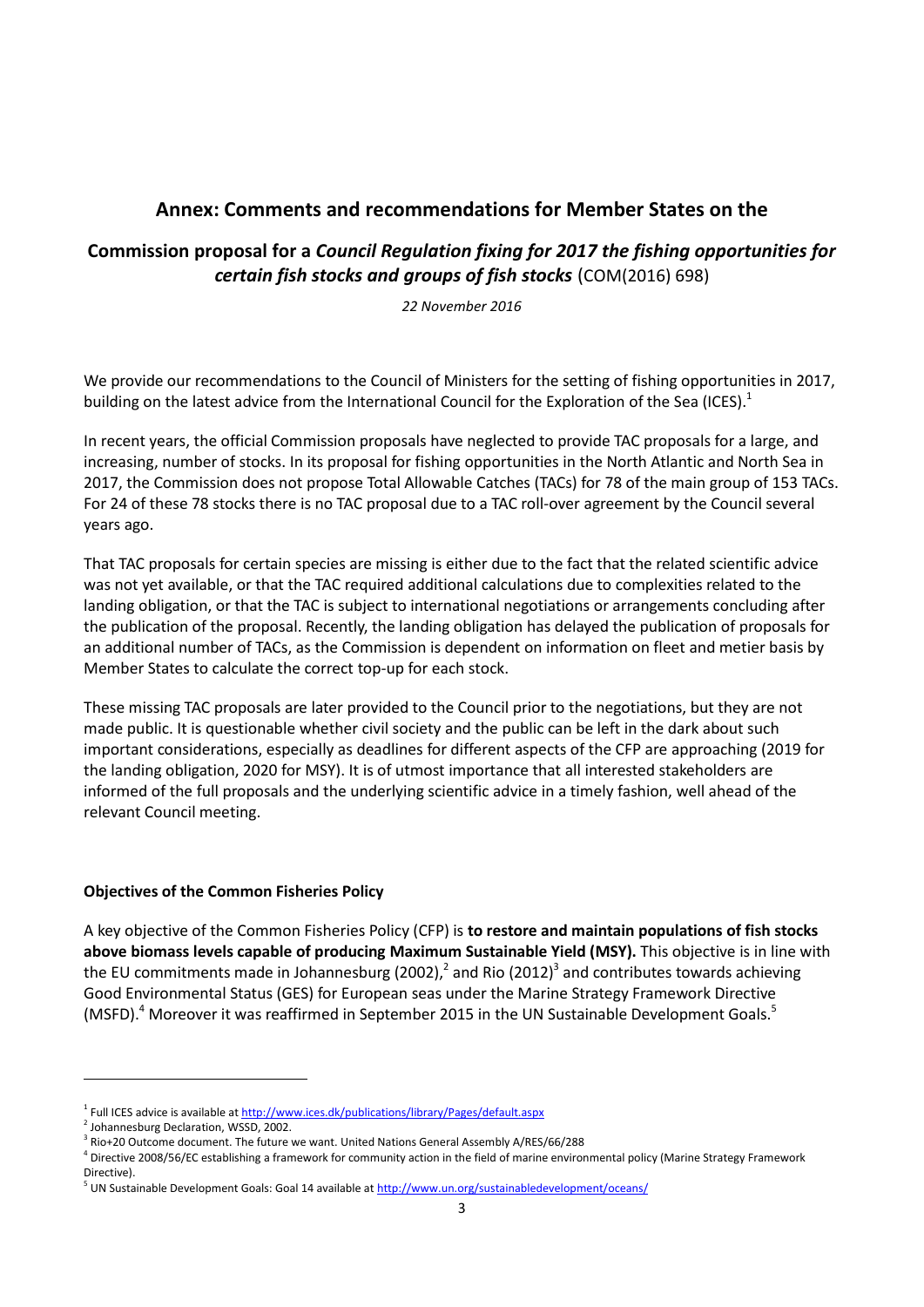In its proposal for fixing 2017 fishing opportunities (COM (2016) 698) the Commission states: "The ultimate objective is to bring and maintain the stocks to levels that can deliver MSY". The Commission disappointingly falls short of the CFP objective to restore and maintain stocks *above* biomass levels that can deliver MSY. This failure to adhere to one of the fundamental objectives of the CFP, as set out by the co-legislators during the reform, is a repetition of last year's phrasing, calling into question the Commission's intent to fully implement the CFP.

**We urge the Council of Ministers to set fishing opportunities below the exploitation rate that corresponds with FMSY as soon as possible, and by 2020 at the latest, in order to achieve the main CFP objective to restore and maintain stocks above biomass levels that can deliver MSY.**

## **Landing obligation**

-

In 2017 an increasing number of Atlantic demersal stocks will be covered by the landing obligation, as set out in the CFP, which has important effects on the fixing of Atlantic fishing quotas or TACs. As the joint recommendations provided by the respective Member States' groups and the resulting delegated acts from the Commission only apply to some gear types and catch profiles, the landing obligation may not apply to all fleets fishing a stock and some discarding will still occur [legally], making it difficult to implement and control.

Article 16 of the CFP stipulates that fishing opportunities for stocks that fall under the landing obligation shall be fixed taking into account total *catches* rather than *landings*, as was previously the case, as discarding will no longer be allowed. In practice this often results in an increase (top-up) of the TAC by an amount equal to the ratio of catch previously discarded. However, ICES provides scientific advice on 2016 catches and landings for each stock across its range, and not per fishery, let alone by fleet segment. Therefore, i t becomes very difficult to calculate a TAC top-up if a stock is fished by a combination of fleets, some of which are obliged to land bycatch and others that may legally continue to discard.

In 2015, the Commission was not able to provide proposals for fishing opportunities in management areas that fall partially or completely under the landing obligation, as it was initially dependent on data from Member States and, subsequently, on STECF methodology. This year, it announced in its annual Communication<sup>6</sup> on fishing opportunities that it will submit its methods to STECF for advice. Unfortunately, these preparations do not seem to have been concluded in time to be included in TAC proposal but will instead be provided at a later stage, according to the proposal.

The legal basis for these methods and preparations are delegated acts prepared by the Commission based on Joint Recommendations by the respective regional Member States and following scientific evaluation by STECF. Seas At Risk and other NGOs have scrutinized this process over the last two years and found that in many cases the Commission has not taken the scientific concerns and recommendations into account. Instead it transposed exemptions from the Joint Recommendations into delegated acts despite STECF clearly stating that the underlying information provided, in some cases even after a repeated request to Member States, was insufficient to justify several exemptions.

After the final agreement on TACs during the December Council meeting and swaps between Member States, it remains the task of the respective ministries and authorities to distribute the quotas to the different fleets. This distribution must follow the intention of the catch quotas and ensure that only fleets which are subject to the landing obligation in 2017 benefit from any quota top-up.

<sup>6</sup> http://eur-lex.europa.eu/legal-content/EN/TXT/PDF/?uri=CELEX:52016DC0396&from=EN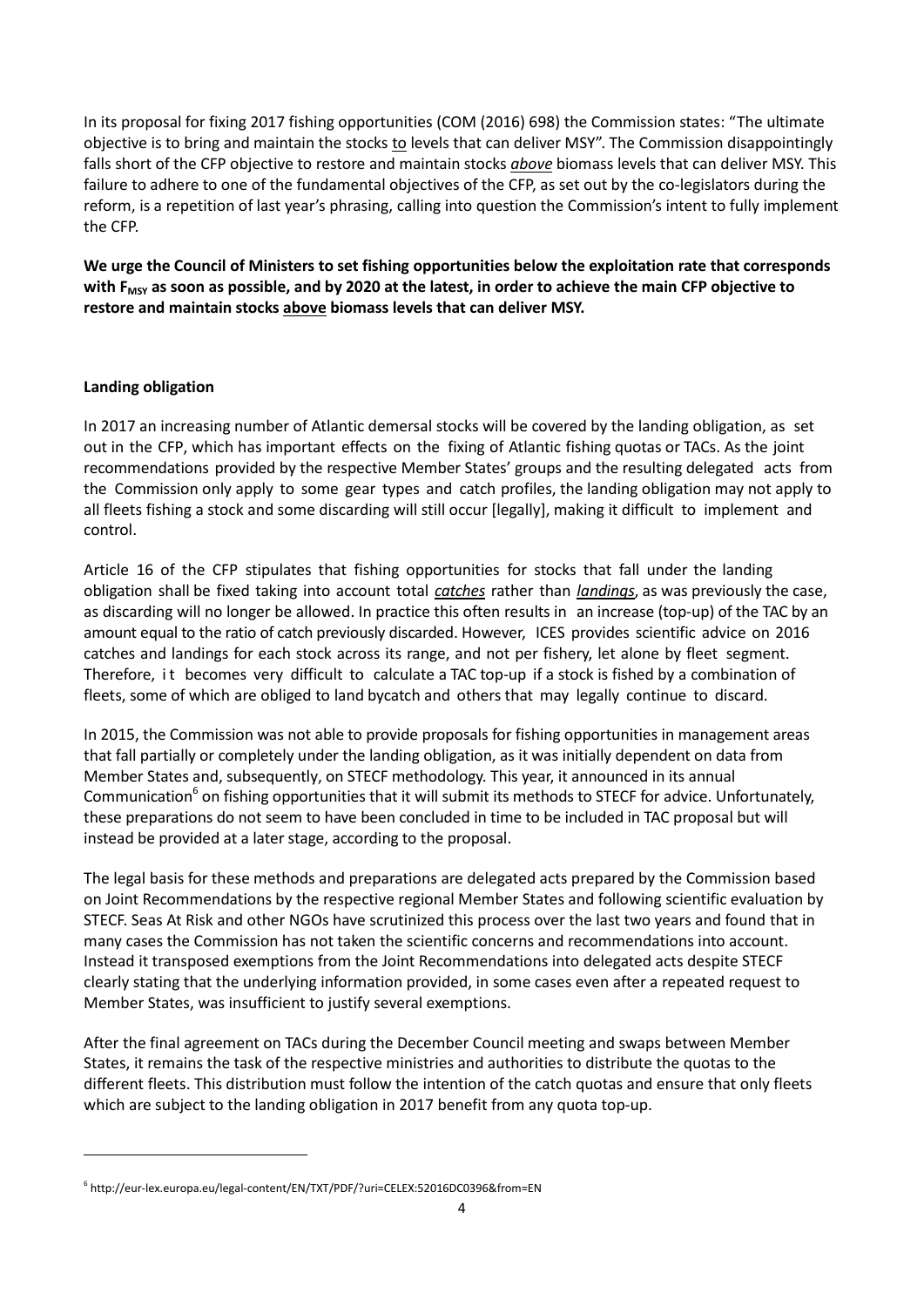#### **We urge the Council of Ministers to adhere to the following principles when agreeing on TACs top-ups:**

- Any agreed TAC top-up should only be smaller or equal to the earlier discards of fisheries and fleets covered by the landing obligation, and not the total discards of all fleets exploiting the stock. Applying a top-up based on the total discards while some of the fleets exploiting that stock are still discarding would result in "double counting" of discards and an unintended increase in fishing mortality – not in line with scientific advice.
- A TAC top-up for any fleet segment subject to the landing obligation should only be granted if Member States have provided relevant data to the Commission to calculate that TAC top-up. If insufficient relevant data have been provided, then that fleet should not receive a TAC top-up. Under no circumstances should the granted TAC top-up increase the total fishing mortality of that fleet segment.
- The foreseen exemptions from the landing obligation such as 'de minimis' can reach as much as 7% of the total TAC in the first two years. These discarded amounts must be subtracted from the calculated top-ups following Art 15.5(c) of the CFP to avoid "double counting" of discards and an unintended increase in fishing mortality.
- In all cases, the agreed TAC, including any top-ups, should always remain below the respective  $F_{MSY}$ value of the whole population, across management areas, following Art 2.2 of the CFP Regulation.

#### **Coherence of management areas and assessment areas**

Assessment areas in scientific advice capture a stock across its full range. However, the full ranges of many North Atlantic and North Sea stocks straddle multiple management areas. This mismatch between management areas and assessment areas makes projections of exploitation rates, as well as the application of the MSY approach difficult. It also reduces the accuracy of the estimates of stock development and stock status, potentially resulting in mismanagement and a higher risk of overfishing.

For the following stocks, for example, there is a considerable mismatch between assessment area and management area:

- Anglerfish in VIIIc, IX, X, CECAF 34.1.1, VII and VIIIabde;
- Megrims in IIa and IV
- Haddock VIIb-k, VIII, IX, X, CECAF 34.1.1 (EC)

Whilst changes to the management areas require significant effort, this is ultimately necessary in order to manage stocks according to scientific advice and meet the objectives of the CFP. ICES has repeatedly recommended, for example for nephrops, that management and advice areas should be aligned.

**We urge the Council of Ministers to work with the Commission and ICES to align the current management areas with the assessment areas used in scientific advice. Moreover, we call on the Council of Ministers to immediately make public the methodology used when aligning the agreed TACs to the management area in question when mismatches occur.**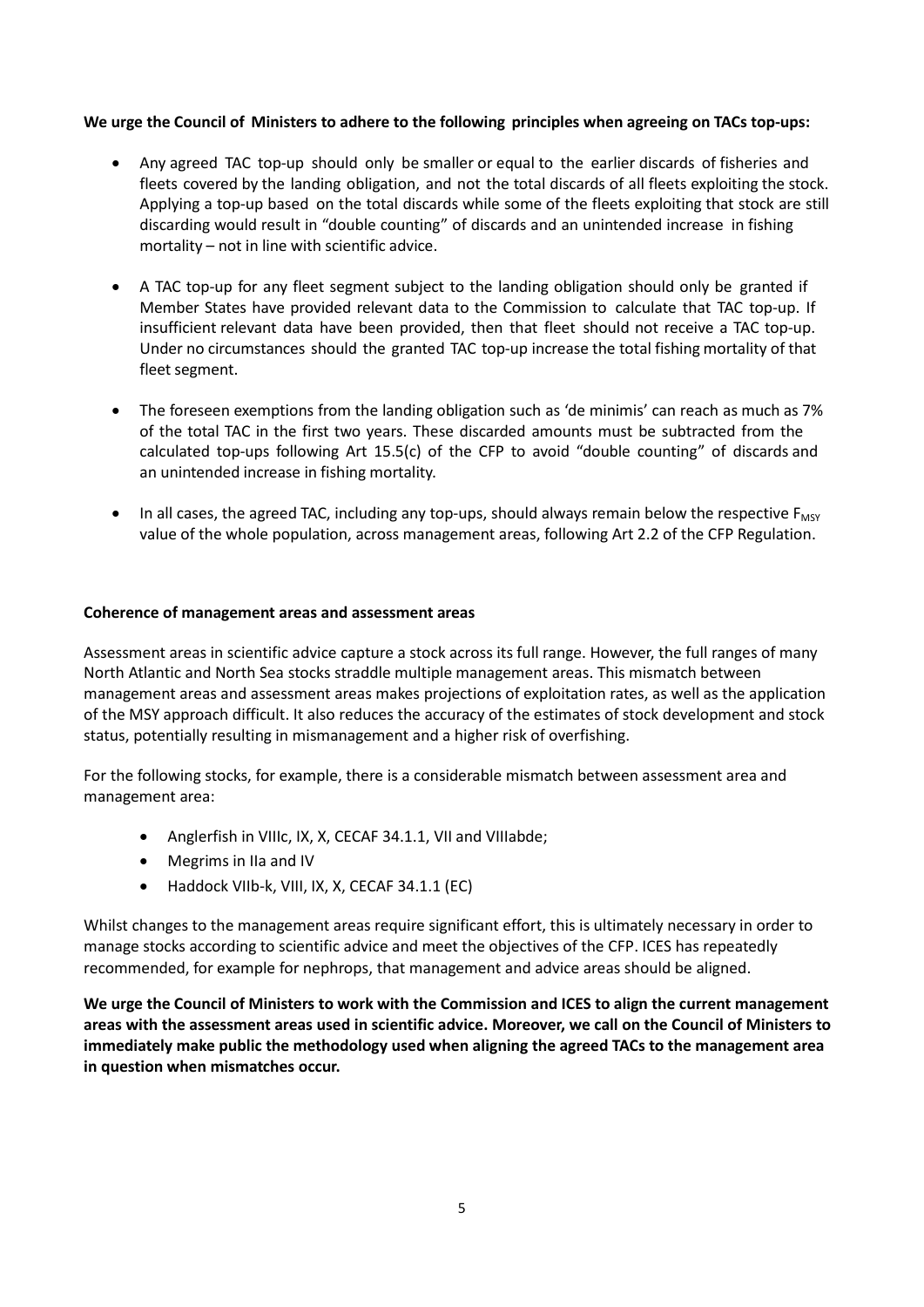#### **Detailed summary of recommendations for fishing opportunities in EU waters**

Due to the large number of stocks covered by this proposal, we have chosen to limit our detailed recommendations to a few species which require close attention.

#### **Stocks for which increased TACs have been proposed by the European Commission**

#### *Norway lobster in areas IX, X and Union waters of CECAF 34.1.1*

For Norway lobster (*Nephrops norvegicus*) in areas IX, X and Union waters of CECAF 34.1.1 the Commission proposes a slight increase of 5% compared to this year to a total of 336 tonnes.

This increase, as an absolute amount, is justified when looking at the total amount advised for this area by ICES. But ICES provides its advice for nephrops by Functional Unit (FU), and for the FUs 26–27 (which together with FUs 28–29 and 30 comprise the management area IX) the advice is zero following the precautionary approach. The FUs are distributed along the western Spanish coast and Portugal waters.

# **As in previous years, we call on the Council of Ministers to manage these fisheries by FUs, and not combined, in line with the ICES recommendation.**

#### **Stocks with no changes in TAC**

#### *Sole in area VIIIab (Northern and Central Bay of Biscay)*

For common sole (*Solea solea*) in VIIIab, ICES applies the MSY approach and advises catches of no more than 3 107 tonnes. The SSB has just returned to levels above MSY Btrigger after being below the threshold for two years. The fishing mortality has been above  $F_{MSV}$  since 1986 and is currently even above  $F_{PA}$ .

The Commission has proposed a TAC of 3 420 tonnes for 2017. Since 2012, the Council has agreed on TACs greater than the scientific advice, and in 2013 and 2014 the official landings exceeded the agreed TACs.

## **We urge the Council of Ministers to follow the scientific advice and set the TAC for sole in area VIIIab at no more than 3 107 tonnes, in line with the scientific advice for MSY management.**

#### *Plaice in division VIIa (Irish Sea)*

ICES describes, using a trend-based assessment, that the spawning-stock biomass is stable, the fishing pressure has been declining since more than 20 years and is below the FMSY proxy reference point. Discards are very high for this stock with a discard rate of 0.7, meaning that of the 1005 tonnes caught in 2015, 565 tonnes were discarded. Based on the precautionary approach, ICES therefore advises landings of no more than 436 tonnes.

The Commission proposes for 2017 a TAC of 1098 tonnes which means a roll-over of the 2016 TAC. This proposal is between the ICES proposal for landings (436 tonnes) and catches (1436 tonnes). The Commission has outlined that any top-ups will be added at a later stage to the proposal, and therefore should have followed the scientific advice on landings.

#### **We ask the Council of Ministers to follow the scientific advice and agree on landings of no more than 436 tonnes.**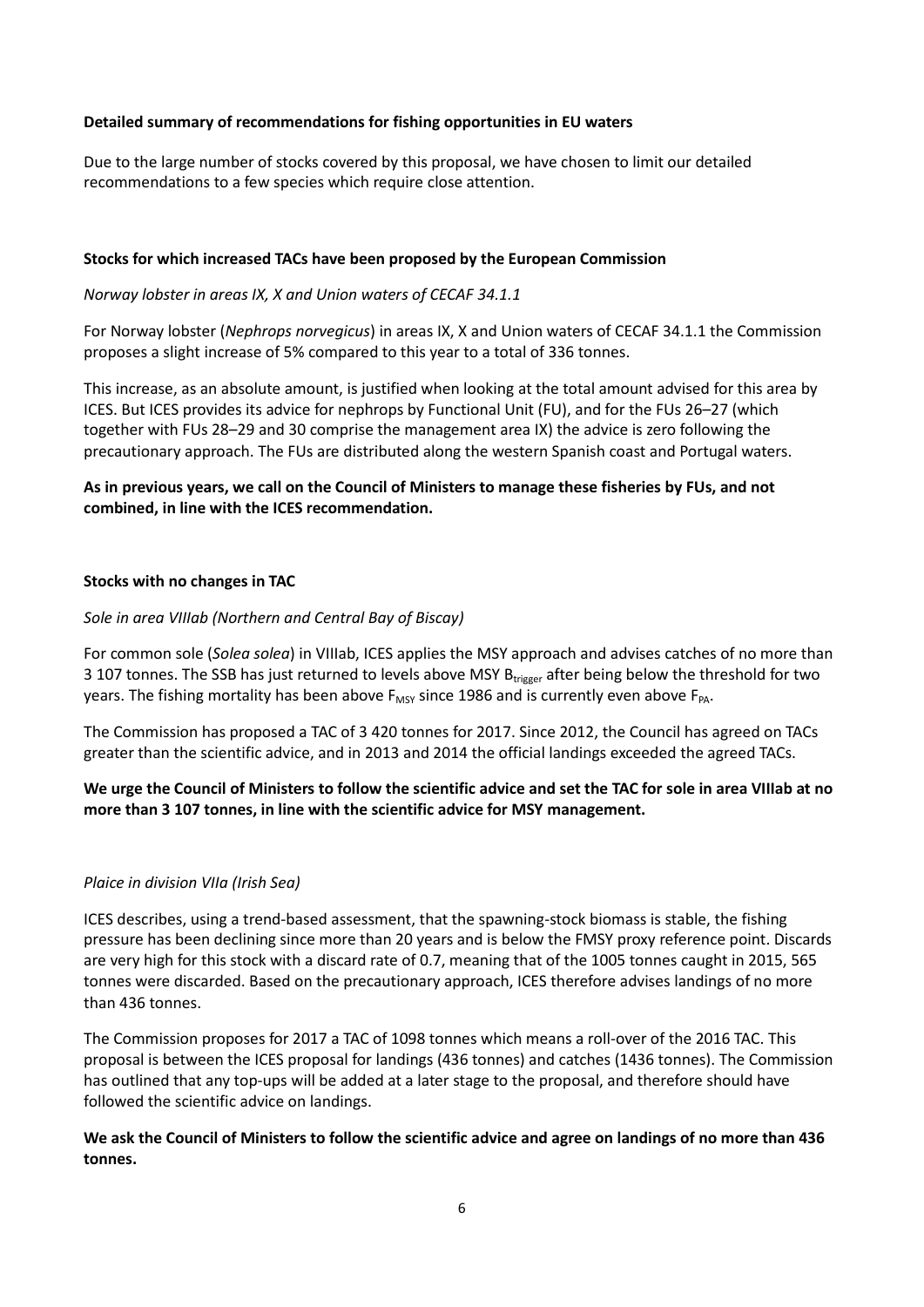#### *Cod in division IIIa (Kattegat)*

Cod in division IIIa is taken mainly as bycatch in the nephrops fishery. According to ICES, using a trend-based assessment, the spawning stock biomass is increasing and the fishing mortality is decreasing. However, there is a large proportion of unattributed removals that cannot be quantified. ICES estimates that of the 508 tonnes caught in 2015, 401 tonnes have been discarded, and therefore the advice for 2017 is that landings should not exceed 129 tonnes.

The Commission proposal for 2017 is a TAC of 470 tonnes – a roll-over of the 2016 TAC – which is between the ICES suggestions for landings (129 tonnes) and for catches (643 tonnes). It also sets out that any top-ups will be added to the proposal at a later stage, and therefore the Commission should have followed the scientific advice for landings.

**We call on the Council of Ministers to follow the scientific advice and agree on landings of no more than 129 tonnes. Furthermore, we stress the importance of fully implementing and controlling the landing obligation, without this the early closure of the nephrops fishery is a necessity.**

## **Stocks with proposals for decreased TAC**

#### COMMON SOLE

The Council will set TACs for sole in almost all areas of the North-East Atlantic and the North Sea. In recent years, the Council has set TACs for common sole in excess of scientific advice, resulting in a decline of the stocks and causing problems for both the ecosystem and dependent fisheries. Several common sole stocks are now at risk of impaired recruitment and collapse.

#### *Common sole in VIIa (Irish Sea)*

For over a decade, the population of common sole (*Solea solea*) in the Irish Sea has had a bleak outlook. Its biomass has remained well below  $B_{LIM}$  – the biomass reference point below which stocks are at serious risk of recruitment failure and collapse – since 2004, and recruitment has been particularly poor since 2011. However, last year saw a slight improvement and there are some positive indications for the stock.

Since fishing mortality fell below FMSY a few years ago, the biomass has been increasing from a very low level. In the past two years, small improvements in the health of the stock have been noted, and if this trend is allowed to continue it is likely to bring cumulative benefits.

The ICES advice is to close the fishery for the coming two years, which may give the population a chance to climb above at least  $B_{LIM}$ . This is supported in the Commission proposal of a 0 TAC.

# **We urge the Council of Ministers to follow the scientific advice and the Commission's proposal and close the fishery of common sole in division VIIa, in order to allow the stock to rebuild.**

# *Common sole in VIId (Eastern English Channel)*

Common sole in the Eastern English Channel has been overfished since records began in 1982 and the fishing pressure increased strongly in 2012–2015, finally reaching F<sub>LIM</sub> which brings with it a risk of recruitment failure and in the longer term stock collapse. Coupled with low recruitment in 2012 and 2013, overfishing has caused the biomass to decline and in 2016 the SSB is predicted to fall below MSY Btrigger.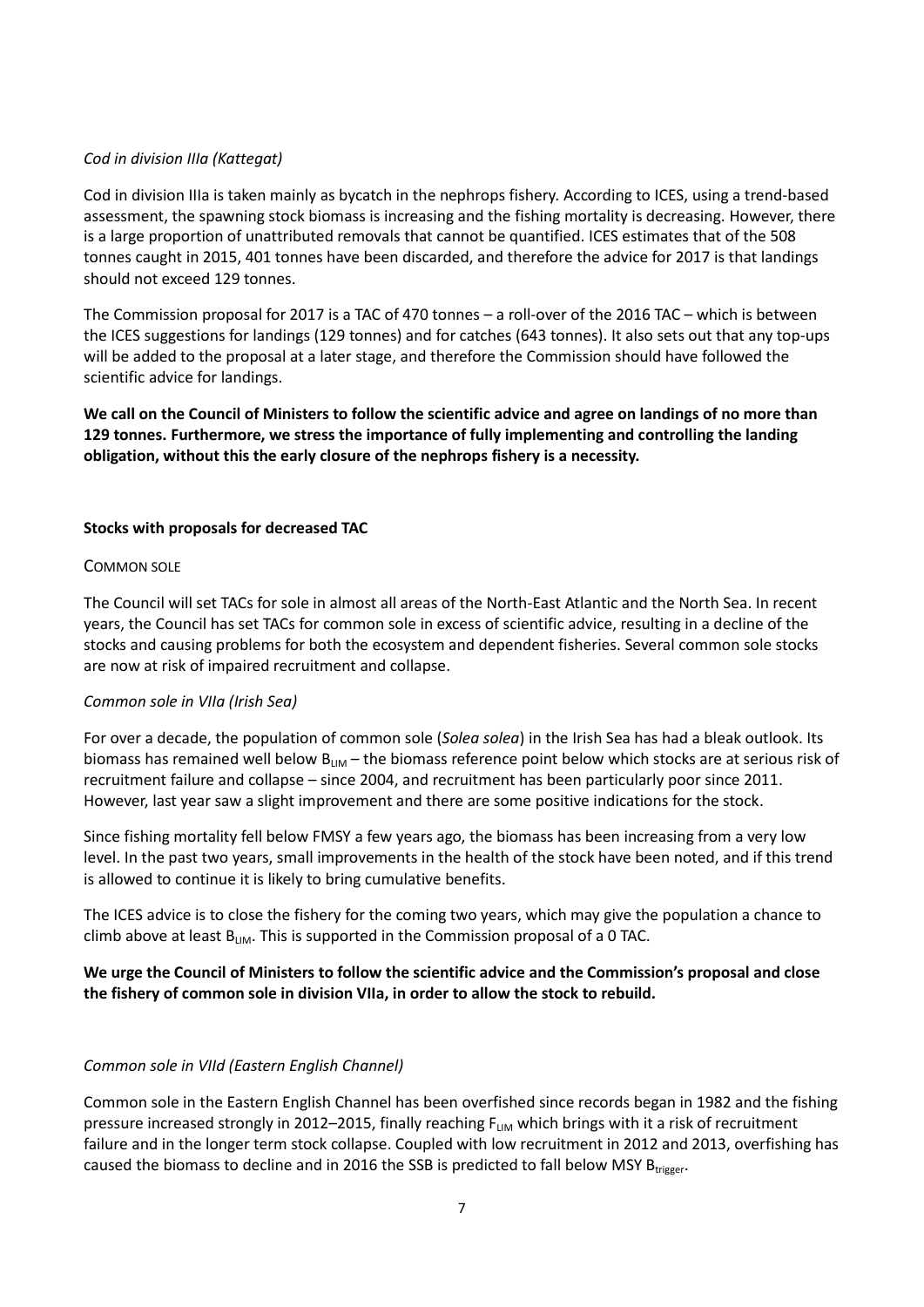MSY B<sub>trigger</sub>, which is equal to B<sub>PA</sub> for this stock, is the only reference point that ICES has developed. The priority now is to manage the stock in line with the MSY objective outlined in the CFP by setting a TAC below  $F_{MSV}$  for the first time. Discarding is estimated to be around 10% of the catches.

The ICES advice as well as the Commission proposal for 2017 is that catches should be no more than 2 257 tonnes following the MSY approach. It is expected that with the proposed TAC the SSB will return to levels above MSY B<sub>trigger</sub>. This will be helped by the revival of recruitment over the past two years, which is a significant improvement from 2012 and 2013.

# **We urge the Council of Ministers to follow the scientific advice and the Commission proposal for common sole in division VIIa and set a TAC of no more than 2 257 tonnes.**

# **HAKE**

# *Southern hake in VIIIc and IXa (Cantabrian Sea and Atlantic Iberian waters)*

The Southern hake (*Merluccius merluccius*) stock has been seriously overfished for many years, but the fishing pressure has been falling and is now at least under  $F_{PA}$ , though still well above  $F_{MSV}$  (0.25). The SSB has increased from a very low level in 1998 and is now above MSY B<sub>trigger</sub> at 23 101 tonnes. Recruitment has been close to the historical mean since 2010, and the stock is now assessed as at full reproductive capacity.

A management plan was agreed in 2005 with the aim to rebuild the stock to safe biological limits and reduce fishing mortality by 2016. The intent was a biomass recovery to above 35 000 tonnes and a reduction in the fishing mortality rate to 0.27. This plan has not been evaluated by ICES, but we can conclude that though the stock is currently developing in the right direction, the targets have not yet been reached.

Discarding continues to be a significant issue, accounting for almost 20% of catches. Considering the socioeconomic importance of the stock to local artisanal fishers, particularly in Spain and Portugal, this wasteful practice is not the best use of quota. The Member States put forward a joint recommendation for a discard plan, including Southern hake, that the Commission transposed into a delegated act (COM(2015)6835). Regrettably, not all fisheries and fleets targeting the stock are covered under the discard plan, which complicates the calculation of the final TAC.

On the basis of the MSY approach, ICES advises a total catch of no more than 8 049 tonnes (wanted catch (landings) ≤ 6 838 tonnes). The Commission proposal for 2017 is 6 838 tonnes. It is managing these divisions (VIIIc and IXa) together with division X and EU waters of CECAF 34.1.1, but in the latter two divisions only 200–300 tonnes are likely to be caught.

## **For Southern hake, we ask the Council of Ministers to set the TAC in line with the Commission proposal at 6 838 tonnes, considering that only part of the fleet targeting hake is covered by the landing obligation.**

# **HERRING**

# *Herring in divisions 6.a and 7.b-c (west of Scotland, west of Ireland)*

Despite efforts to sustainably manage the herring fisheries and set quotas below  $F_{MSV}$ , these two stocks – assessed as one – have continued to decline. The spawning stock biomass is now below  $B_{LIM}$  – at reduced reproductive capacity. The scientific advice from ICES is to close the fishery and develop a stock recovery plan, going as far as to state that "fishing should not proceed unless accompanied by a stock recovery plan".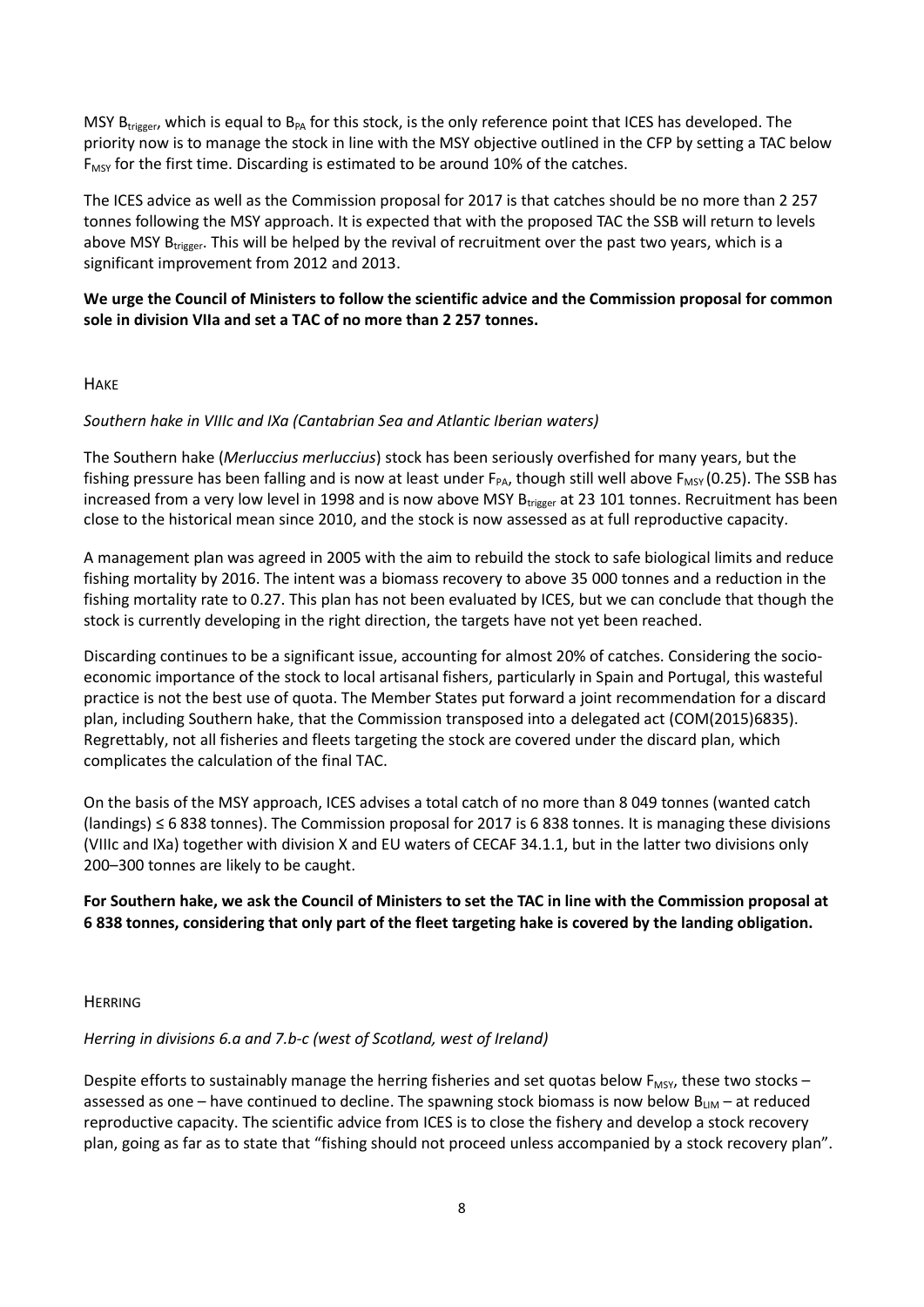Even if the fishery is closed, however, and under "a zero-catch regime", the stock is expected to continue to decline. This is partly attributable to the fact that over the past 4 years recruitment has been at an all-time low and the SSB has now fallen below  $B_{I/M}$  for the first time, increasing the risk of recruitment failure.

Another reason for the continued decline of these stocks is that the spawning habitat has likely been damaged. Looking at the wider ecosystem, construction of marine renewables may have disturbed their spawning grounds. Extraction of gravel and sand, an essential habitat for herring spawning, may be a key factor behind the continued decline despite the "sustainable quotas" set in recent years. Therefore, the future management of these stocks may require a true ecosystem approach, with potential habitat restoration efforts, in order to facilitate long-term stock recovery.

The Commission has proposed a TAC of 1 360 tonnes, despite the fact that the Council set a 0 quota last year. However, we strongly oppose this suggestion. The fishery was reopened during the latter part of 2016 with the Council providing the caveat that "this would improve the future scientific advice on those stocks". Subsequently, the scientific advice for next year was to once again set a zero TAC.

# We urge the Council of Ministers to close the fishery and develop a stock recovery plan that contains **broader ecosystem considerations.**

## *Herring in VIIg–h and VIIj–k (Irish Sea, Celtic Sea and southwest of Ireland)*

Herring (*Clupea harengus*) in the Irish Sea, Celtic Sea and southwest of Ireland is assessed to be at full reproductive capacity and harvested sustainably in line with the MSY objective. Despite this, both recruitment and SSB have declined quite dramatically in recent years.

In terms of longer-term management, ICES has raised concerns that activities that have an impact on the spawning habitat of herring should not occur. Habitat degradation is being accelerated through shared use of the sea and a lack of ecosystem-based management. More integrated management of these non-fishing activities, which make use of the marine environment, will allow for improved planning and decisions to be taken, with beneficial effects on the fish stocks.

For the past two years, a management plan has been in place for this herring stock. It was developed by the Pelagic Advisory Council and foresees a lower F than  $F_{MSV}$ , resulting in a lower TAC than the ICES advice for this year.

The ICES advice for 2017 is that catches should not be above 16 145 tonnes, in line with the MSY approach (TAC =  $F_{MSY}$ ). The Commission proposal is at TAC of 14 467 tonnes, which is in line with the management plan.

We urge the Council of Ministers to follow the proposal put forward by both the Pelagic Advisory Council **and the Commission. There has been a consensus amongst regional stakeholders to implement a management plan which sets fishing mortality below FMSY, in order to reap long-term benefits. We ask the Council to look into this as a model for decision-making, which brings together the MSY objective within the CFP and allows for stakeholders and regional bodies to be fully integrated into the quota setting process.**